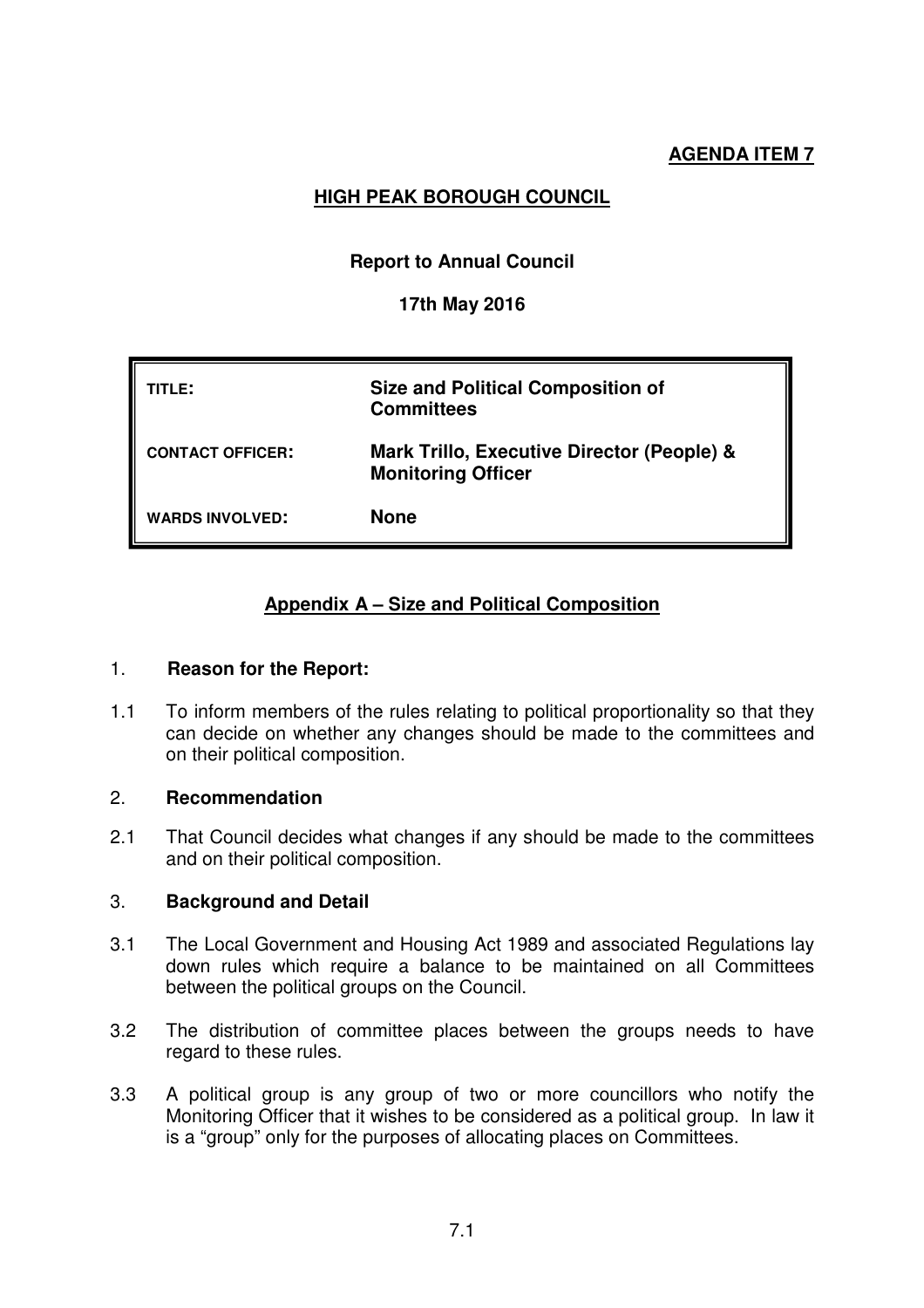- 3.4 In making appointments to committees the Council must be guided by the following principles:-
	- (a) Not all seats on the committees can be allocated to one political party;
	- (b) The majority of seats should be awarded to a group having a majority on the Council;
	- (c) Subject to (a) and (b) the total number of places allocated on all committees must be proportionate to the political strength on the Council as a whole;
	- (d) Subject to (c) the places on each committee must be proportionate to political strength.
- 3.5 One effect of the rules is that there is no requirement for all political groups to be represented on all committees unless the figures justify such representation. If the committee size means a smaller group does not get a place, then that is not unlawful. It is a matter for the Council to decide on the number and size of committees, the distribution of places between the groups, and for the political groups to determine their individual membership. It is also a matter for Council to allocate places to Councillors who are not members of a group.
- 3.6 The strength of the political groups is as follows:

| <b>Conservative Group</b>              | -23 |
|----------------------------------------|-----|
| Labour Group                           | 17  |
| Liberal Democrat & Independent Group 3 |     |

- 3.7 Rule (d) set out in paragraph 3.4 above, gives precedence to there being political balance across the total number of committee places available rather than on each committee.
- 3.8 Appendix A sets out the position with regard to the size of committees. It is proposed to change the size of the Corporate and Community Select Committees from 15 to 12 places.

### **MARK TRILLO Executive Director (People) and Monitoring Officer**